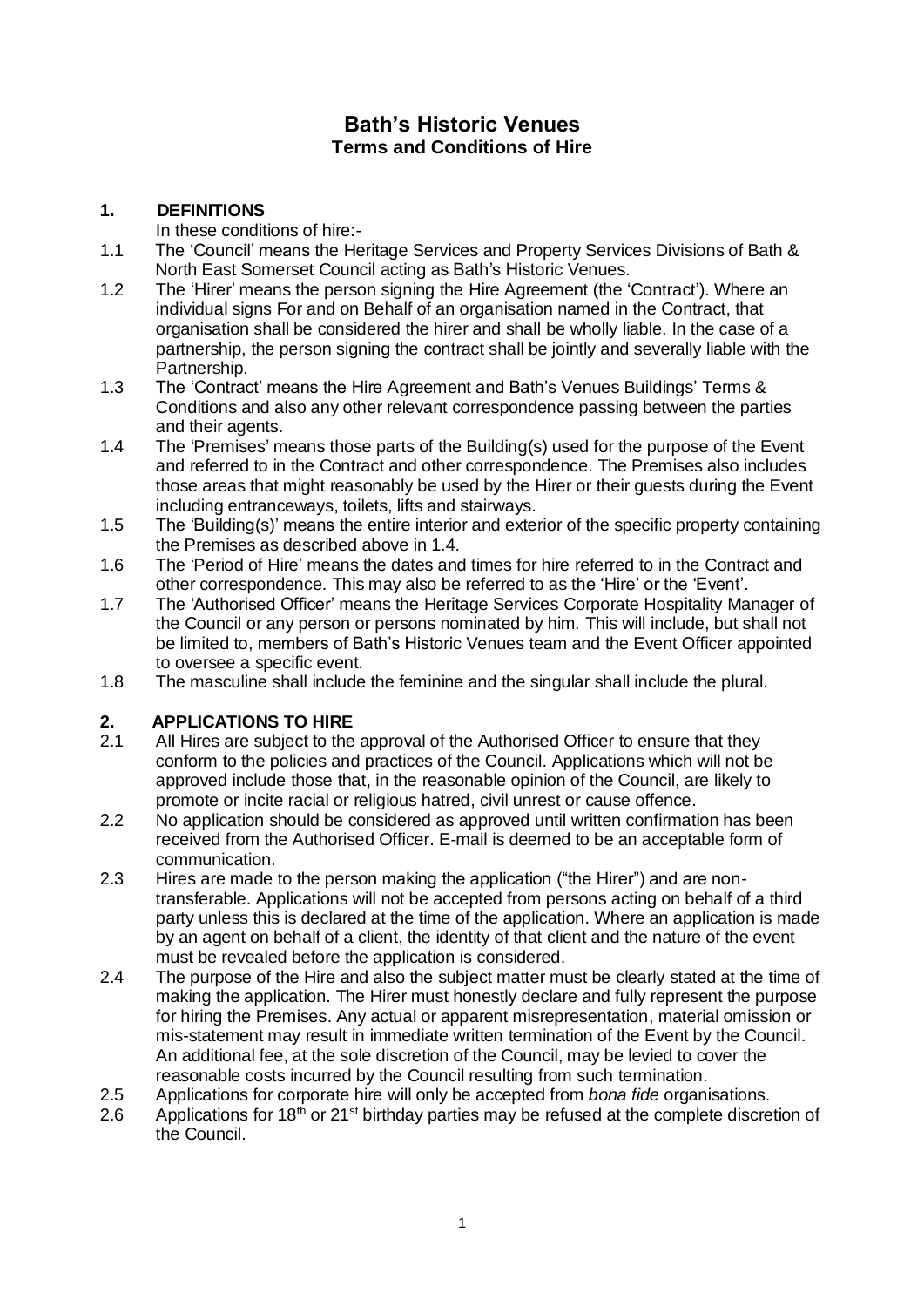# **3. GENERAL CONDITIONS**

- 3.1 For the purposes of the Contracts (Rights of Third Parties) Act 1999 this Agreement is not intended to and does not give any person who is not a party to it any right to enforce any of its provisions.
- 3.2 The Hirer shall not use the Premises, or permit the Premises to be used, for any purpose other than for the purpose or purposes specified at the time of booking and in the Contract.
- 3.3 The Hirer must not use the Premises, or any part of thereof, for any illegal purpose or in any manner that may, in the Council's reasonable opinion, cause loss, damage, injury or legal nuisance to the Council or any other owner/ occupier of any neighbouring property or which may cause prejudice to the Council.
- 3.4 The Hirer must not use the Premises for purposes whose nature or content could bring the name and reputation of the Council or its venues into disrepute.
- 3.5 Nudity is not permitted at any Event.
- 3.6 The Hirer and his servants, agents, contractors and others allowed on the premises by reason of its hire shall leave the premises at the end of the Period of Hire.
- 3.7 The Council will provide for the normal heating and normal lighting of the premises but shall not be responsible for any failure, defect, damage or loss resulting from any failure unless due solely to negligence by the Council or their servants/ agents.
- 3.8 No nail or fixing of any kind shall be driven into, or applied to, any wall, floor, partition, pillar, ceiling, fitting or furniture of any kind.
- 3.9 No adhesive tape or material may be used to secure loose cables to the floor. Cable matting must be used in all cases.
- 3.10 No alteration or additions to the fixtures, fittings, decorations or equipment at the Building shall be carried out without the prior written consent of the Authorised Officer. Such consent may provide pre-conditions and instructions.
- 3.11 The Hirer is responsible for the conduct of his staff, agents, colleagues, contractors, sub-contractors and guests throughout the Period of Hire.
- 3.12 The Hirer, their agents, guests or contractors who arrive under the influence of alcohol or drugs will be refused entry. The Authorised Officer, other officers of the Council or their authorised contractors on duty during the Period of Hire can refuse the right of entry at any time.
- 3.13 Anyone considered to be excessively under the influence of alcohol will not be served. The Authorised Officer may require guests to vacate the Premises during the Event if behaviour is considered by the Authorised Officer, or their authorised contractors, to be unacceptable. Reasonable force as appropriate may be used.
- 3.14 The Council will be responsible for the employment of any security or door staff required to ensure the safety of an Event and the cost for these will be included in the Hirer's final invoice. Depending on the nature of the Event additional security staff may be required at short notice. The number of security staff required will be at the reasonable discretion of the Council and the Hirer will be notified in advance of any additional costs.
- 3.15 No animal, other than an assistance animal, may be brought into the Building without the prior consent of the Authorised Officer.
- 3.16 With the exception of performances and meetings, catering is required for all events. See section 12.1 regarding the responsibility for catering at the Pump Room and Assembly Rooms
- 3.17 The Hirer shall not be entitled to grant sound, television broadcasting or filming rights without the prior written consent of the Authorised Officer.
- 3.18 The latest finishing time for an Event will be 0100 hrs. Any bar facilities will close  $\frac{1}{2}$  hour before the end of the Event. Guests will be expected to vacate the building at the finishing time.
- 3.19 Ice sculptures, helium balloons, silly string, dry ice/ smoke machines, foam and bubbles or arcade-style rides etc are not permitted within the Premises.
- 3.20 Confetti may be thrown outside the Building only.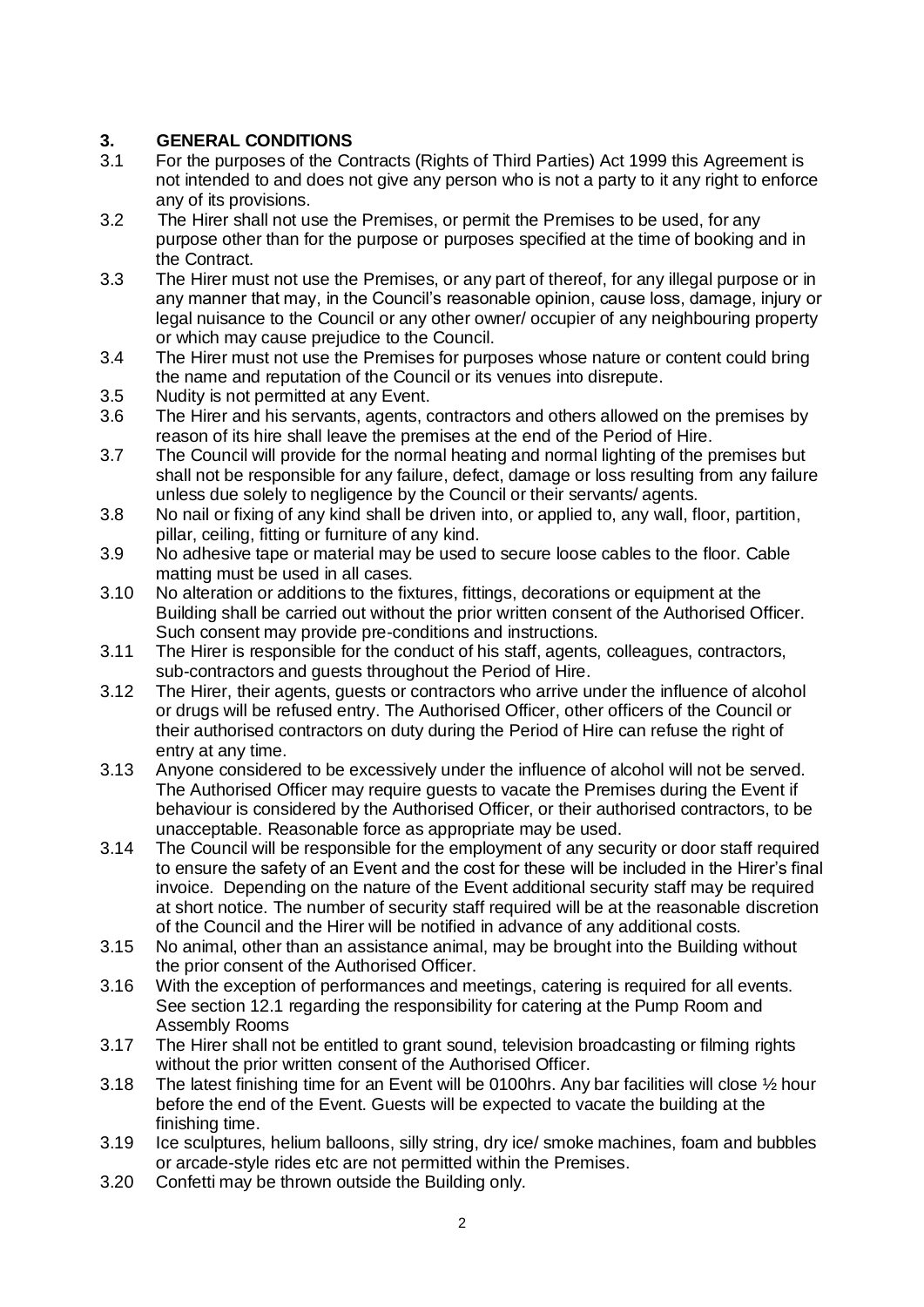- 3.21 The release of sky lanterns from the Building, or from Council managed public spaces around the Building, is not permitted and should not be initiated by clients or their guests in association with events held within the Building.
- 3.22 Any hired chairs or chair covers (Assembly Rooms and Guildhall **only**) must be fire retardant in all cases and also linkable when used in rows.
- 3.23 The Hirer, his servants, guests, contractors and employees shall comply with all reasonable requests of the Authorised Officer during the Period of Hire and during such other times as any of them shall be in the Premises.
- 3.34 The Buildings are all situated in the city centre and as such may be subject to noise from other premises or activities which are beyond the control or influence of Bath's Historic Venues. The Council will not accept liability for any disruption resulting from this.
- 3.25 Where significant changes are required to agreed room layouts after rooms have been prepared for an Event, a surcharge of 10% (with a minimum of £100) of the relevant room fee may be applied to the Booking to cover additional costs incurred.
- 3.26 For couples getting married it is a legal requirement for them to also book the Registrar for their ceremony. This must be done at least 28 days prior to the ceremony.

## **4. PAYMENTS AND CANCELLATION**

- 4.1 A deposit of 25% of the total anticipated room hire charge is required to confirm an Event. All such deposits paid are non-refundable and non-transferable.
- 4.2 Full payment is due at least 14 days prior to the Period of Hire for all events.
- 4.3 Cancellation terms

| <u>ounoonunon nonno</u>                   |                                 |
|-------------------------------------------|---------------------------------|
| 61 days or more prior to the              | 25% deposit retained            |
| commencement of the Period of Hire        |                                 |
| 29-60 days prior to the Period of Hire    | 50% of the total room hire fee  |
| 28 days or fewer prior to the Hire Period | 100% of the total room hire fee |

- 4.4 Any cancellation by the Hirer is deemed to be effective once notice is received in writing by Bath's Historic Venues.
- 4.5 The Hirer shall be responsible for the payment of all fees such as Performing Rights Society (PRS) where such costs are attributable to the Period of Hire. The Hirer will also indemnify the Council for any claims arising out of non-payment of such fees.

# **5. TERMINATION**

- The Council may, at its discretion, terminate the Hire forthwith if the Hirer is found to be in breach of any of these conditions.
- 5.2 The Council may terminate a Hire by notice in writing, without prejudice to any other rights or remedies the Council may have, if the Hirer becomes bankrupt or insolvent or enters into liquidation or receivership or is subject to an application for an administration order or suffers an administrative receiver to be appointed in relation to the whole or part of its assets or makes a composition with its creditors or suffers any judgment to be executed in relation to any of its property or assets.

#### **6. INSURANCE & INDEMNITY**

- 6.1 Unless due to the negligence of the Council, the Hirer will be responsible to the Council in respect of any damage, theft or loss of any property, goods, or articles brought into or left in the building by the Hirer, by reason of the Hire.
- 6.2 The Hirer shall be liable for, and will indemnify the Council against all damages, charges, costs and expenses directly incurred and payable by the Council in respect of legal actions and legal claims, including court proceedings, brought or made against the Council in respect of any loss, damage or personal injury arising in respect of any third party as a consequence of the negligence of the Hirer, the Hirer's authorised suppliers or guests for the Period of Hire.
- 6.3 The Hirer must arrange for Public Liability insurance to be obtained to cover the liabilities detailed in clause 6.1 above to a minimum value of Five Million Pounds (£5,000,000) for the duration of the Period of Hire. This must also include cover for 3rd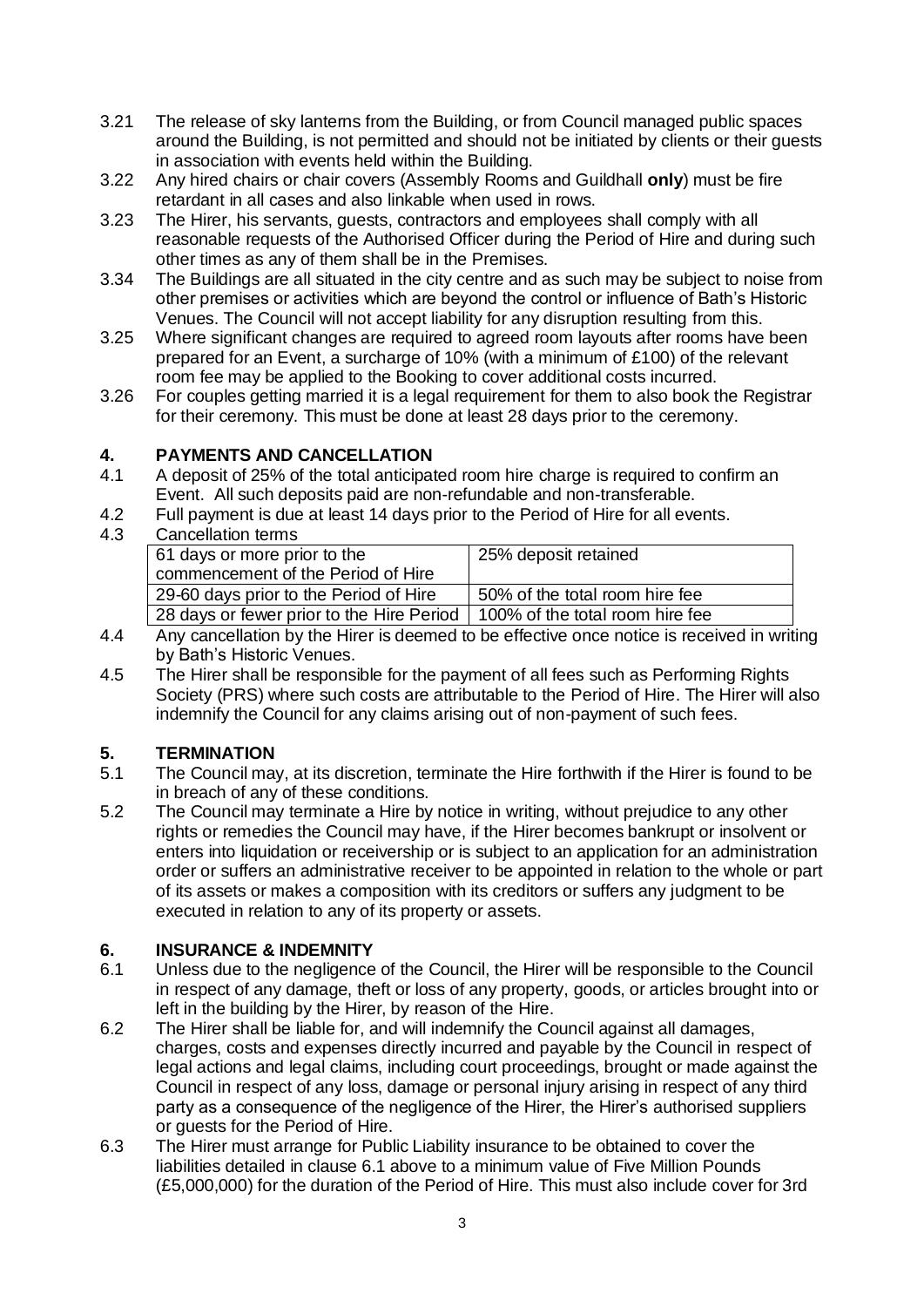party property damage caused through the actions of the Hirer, the Hirer's authorised suppliers or guests for the Period of Hire. Written proof of this insurance shall be produced to the Council by the Hirer prior to the commencement of the Hire. Failure to do so may, at the sole discretion of the Council, result in the termination of the Hire by written notice to the Hirer. In such circumstances the Hirer will remain fully liable for the fees payable in respect of the Hire. The Council will not be responsible for any costs or losses which are incurred by the Hirer as a result of such termination.

- 6.4 The Council shall not be liable for any loss due to industrial action, breakdown of machinery, failure of supply of electricity, leakage of water, fire, Government restrictions or any other circumstances beyond its reasonable control, which may cause any part of the Premises to be temporarily closed or inaccessible or the Period of Hire to be interrupted or cancelled.
- 6.5 Unless due to the negligence of the Council, the Council shall not be responsible for any loss or damage howsoever caused, to the Hirer's property or the property of any of the Hirer's guests, audience members, participants or contractors. It is understood that all property used or stored in the Building by the Hirer shall be so used or stored at the Hirer's own risk.

# **7. DAMAGE**

- The Hirer shall take good care of and, shall not cause any damage or permit any damage to be done to, the Premises or any other part of the Building.
- 7.2 The Hirer shall take good care of and, shall not cause or permit any damage to be done, to any fixtures, fittings, furniture and equipment in any part of the Building during the Period of Hire.
- 7.3 Any damage that is caused or permitted by the hirer, his servants, agents, contractors or any other person resorting to the Premises by reason of the Hire shall be made good by the Council and will be charged to the hirer. The cost of any damage shall be certified by the Authorised Officer whose decision shall be final.
- 7.4 Any unreasonable or unforeseen cleaning, including but not limited to vomit and broken glass, will be recharged to the Hirer. The cost of any such cleaning shall be certified by the Authorised Officer whose decision shall be final.

#### **8**. **HEALTH & SAFETY**

- 8.1 The Hirer will not exceed the maximum capacity of the Premises as advised by the Authorised Officer and published on the website www.bathvenues.co.uk.
- 8.2 The Hirer will ensure that all fire exits from the Premises shall be kept unobstructed and immediately available for exit during the whole time the Premises is in use and until the Premises are cleared by the Hirer, his servants/ guests.
- 8.3 With the exception of candles, the Hirer shall not permit the use of any naked lights within the Premises. All candles must be of the non-drip variety and must be placed in heat-proof containers with drip trays and must not be positioned near other combustible materials. The position of candles is restricted to certain positions in each room, the details of which are available upon request. The Authorised Officer, or any authorised contractor may at any time insist candles are removed or extinguished if it is determined they present an unacceptable risk.
- 8.4 No weapons, explosives, inflammable material, fireworks or other pyrotechnics are permitted in any part of the Building.
- 8.5 Any electrical appliance or lighting brought in to Building for use during the Period of Hire period must have a visible current Portable Appliance Test (PAT) certificate.
- 8.6 No alterations to the electrical distribution or other infrastructure in the Building will be permitted.
- 8.7 The Hirer undertakes to ensure that any children less than 18 years of age attending the Event or using the Premises are properly supervised at all times by a designated guardian. If children arrive at the Building without proper supervision, the Authorised Officer (or their contracted agents) reserves the right to refuse them access. If the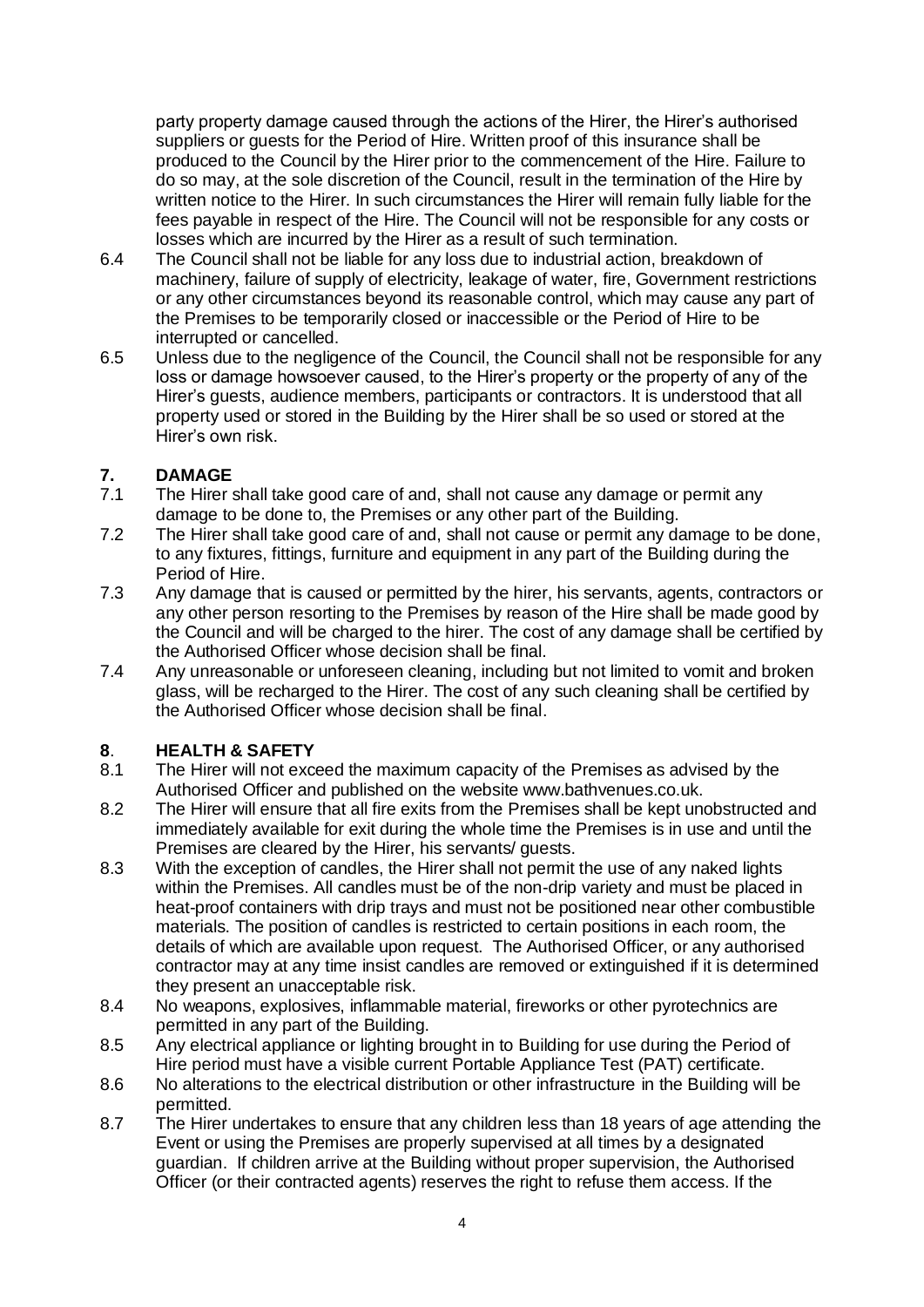Authorised Officer believes any child could objectively be regarded as not being properly supervised, staff may require them and their guardian to leave the Building using reasonable force as appropriate.

- 8.8 The Authorised Officer shall be permitted to immediately terminate the Hire if he determines that the safety of the Building or people within it are at risk due to the Hirer failing to comply with any of the terms above relating to Health and Safety. The Council will not be liable for any damages arising from the termination or suspension unless arising directly from the Council's negligence.
- 8.9 Before the Period of Hire, the Hirer must provide in writing any relevant risk assessments, method statements and/or safe systems of work as required by the Authorised Officer for any activities or procedures to be undertaken by the Hirer or his contractors to enable the Event.

## **9.0 COMPLIANCE**

- 9.1 The Hirer must ensure that the Hire does not contravene UK or EU legislation.
- 9.2 The Hirer must ensure that the Hire complies with all statutory requirements in respect of Environmental Health and Health & Safety legislation.
- 9.3 The Hirer shall observe and comply with the terms, conditions, restrictions and requirements of any relevant Act of Parliament, statutory instrument, licence or regulations under which the Premises may be used.
- 9.4 The Hirer shall not allow any activity that may cause any such statute, regulation or licence to be infringed, suspended, forfeited or jeopardise future renewal or transfer.
- 9.5 The Hirer shall comply with the Council's Equalities Policy, and ensure nothing is done at or in respect of the Building during the Period of Hire which would give serious offence to other people/ organisations by discriminating, denigrating or caricaturing them on the grounds of gender, race, disability, religion, sexual orientation or other such grounds.

# **10. MARKETING & PROMOTION**

- The Hirer shall not permit, encourage or arrange for flyposting or other illegal advertising.
- 10.2 No promotional material shall be posted on or in any property belonging to the Council except with prior consent.
- 10.3 Use of the Council's branding, logos and photographs is only permitted with prior consent.
- 10.4 Any press or media attendance or involvement must be clearly communicated in writing to the Authorised Officer in advance and will be subject to approval by the Council's Communications and Marketing Manager.

# **11. PERSONAL DATA**

- 11.1 The Council will use the personal information provided to it by the Hirer to provide the Services, or to inform the Hirer about similar services which the Council provides, unless the Hirer informs the Council in writing that the Hirer does not want to receive this information.
- 11.2 In line with guidance issued by the Department for Health and Social Care, we may share your name, telephone number and/or email address with NHS Test and Trace personnel, if asked, in the event of a fellow guest or staff member testing positive for Coronavirus. NHS Test and Trace will handle data to the highest ethical and security standards and it will be used only for NHS care, management, evaluation and research.
- 11.3 The Hirer acknowledges and agrees that the Council may pass the Hirer's details to credit reference agencies.
- 11.4 At every stage all data will be handled according to GDPR, security and ethical standards.
- 11.5 A full copy of Bath's Historic Venues privacy statement is available at [www.bathvenues.co.uk/privacy-statement](http://www.bathvenues.co.uk/privacy-statement)